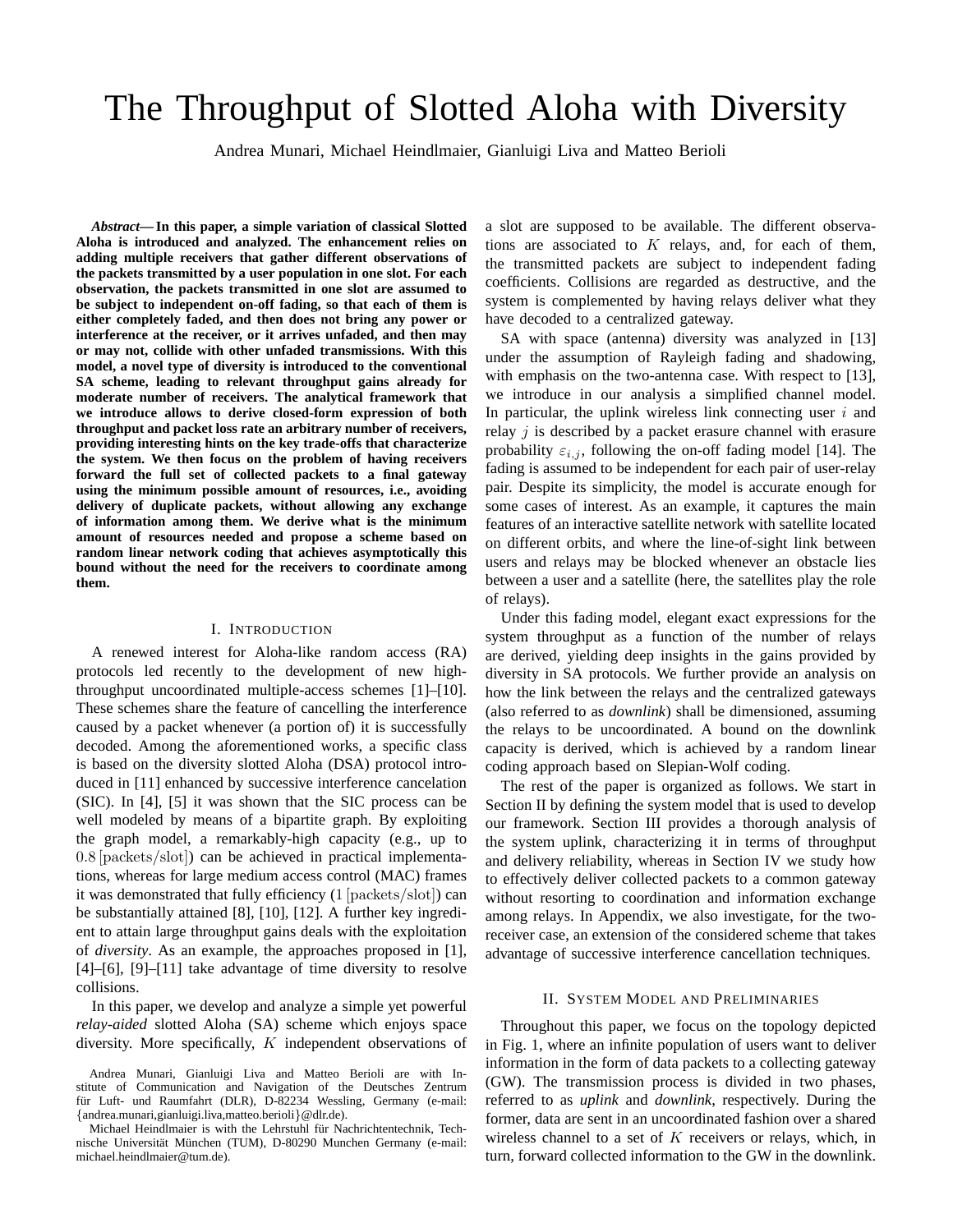

Fig. 1. Reference topology for the system under consideration.

As to the uplink, time is divided in successive slots, and transmission parameters in terms of packet length, coding and modulation are fixed such that one packet can be sent within one time unit. Users are assumed to be slot-synchronized, and Slotted Aloha (SA) [15] is employed as medium access policy. Furthermore, the number of users accessing the channel in a generic slot is modelled as a Poisson-distributed r.v. U of intensity  $\rho$ , with:

$$
\Pr\{U = u\} = \frac{\rho^u e^{-\rho}}{u!} \,. \tag{1}
$$

The uplink wireless link connecting user  $i$  and receiver  $j$  is described by a packet erasure channel with erasure probability  $\varepsilon_{i,j}$ , where independent realizations for any  $(i, j)$  pair as well as for a specific user-receiver couple across time slots are assumed. For the sake of mathematical tractability, we set  $\varepsilon_{i,j} = \varepsilon$ ,  $\forall i, j$ . Following the on-off fading description [14], we assume that a packet is either completely shadowed, not bringing any power or interference contribution at a receiver, or it arrives unfaded. While, on the one hand, such a model is especially useful to develop mathematically tractable approaches to the aim of highlighting the key tradeoffs of the considered scenario, it also effectively captures effects like fading and short-term receiver unavailability due, for instance, to the presence of obstacles. Throughout our investigation, no multi-user detection capabilities are considered at the relays, so that collisions among non-erased data units are regarded as destructive and prevent decoding at a receiver.

Within this framework, the number of non-erased packets that arrive at a relay when  $u$  concurrent transmissions take place follows a binomial distribution of parameters  $(u, 1 \varepsilon$ ) over one slot. Therefore, a successful reception occurs with probability  $u(1 - \varepsilon) \varepsilon^{u-1}$ , and the average throughput experienced at each of the  $K$  receivers, in terms of decoded packets per slot, can be computed as:

$$
\mathcal{T}_{sa} = \sum_{u=0}^{\infty} \frac{\rho^u e^{-\rho}}{u!} u(1-\varepsilon) \varepsilon^{u-1} = \rho (1-\varepsilon) e^{-\rho (1-\varepsilon)}, \quad (2)
$$

corresponding to the performance of a SA system with erasures. On the other hand, a spatial diversity gain can be triggered when the relays are considered jointly, since independent channel realizations may lead them to retrieve different information units over the same time slot. In order to quantify this beneficial effect, we label a packet as *collected* when it has been received by at least one of the relays, and we introduce the *uplink throughput*  $\mathcal{T}_{up,K}$  as the average number of collected packets per slot. Despite its simplicity, such a definition offers an effective characterization of the beneficial effects of diversity, by properly accounting for both the possibility of retrieving up to  $\min\{u, K\}$  distinct data units or multiple times the same data unit over a slot, as will be discussed in details in Section III-A. On the other hand,  $\mathcal{T}_{up,K}$ also quantifies the actual amount of information that can be retrieved by the set of receivers, providing an upper bound for the overall achievable end-to-end performance, and setting the target for the design of any relay-to-GW delivery strategy.

For the downlink phase, we focus on a *decode and forward* (D&F) approach, so that each receiver re-encodes and transmits only packets it has correctly retrieved during the uplink phase, or possibly linear combinations thereof. A finite downlink capacity is assumed, and relays have to share a common bandwidth to communicate to the GW by means of a TDMA scheme. In order to get an insightful characterization of the optimum achievable system performance, we assume relay-to-GW links to be error free, and let resource allocation for the D&F phase be performed ideally and without additional cost by the central collecting unit.

We then complement our study in Appendix I by considering, for the simplified  $K = 2$  scenario, an *amplify and forward* (A&F) approach. In this case, relays simply deliver an amplified version of the analog waveform (possibly the outcome of a collision) they received, whereas the GW performs decoding relying on successive interference cancellation (SIC) techniques. The goal of such an investigation is to derive a characterization of the gains that are achievable by jointly processing signals incoming at different receivers. Along this line of reasoning, we will focus on an idealized downlink, such that information can be reliably delivered to the collecting unit at no cost in terms of bandwidth.

# *A. Notation*

Prior to delving into the details of our mathematical framework, we introduce in the following some useful notation. All the variables will be properly introduced when needed in the discussion, and the present section is simply meant to offer a quick reference point throughout the reading.

 $K$  relays are available, and, within time slot  $t$ , the countably infinite set of possible outcomes at each of them is labeled as  $\Omega_t := \{\omega_0^t, \omega_1^t, \omega_2^t, \dots, \omega_\infty^t\}$  for each  $t = 1, 2, \dots, n$ . Here,  $\omega_0^t$  denotes the erasure event (given either by a collision or by an idle slot), while  $\omega_j^t$  indicates the event that the packet of the  $j$ -th user arriving in slot  $t$  was received. According to this notation, we define as  $X_k^t$  the random variables with alphabet N, where  $X_k^t = j$  if  $\omega_j^t$  was the observation at relay k. When needed for mathematical discussion, we let the uplink operate for *n* time slots. In this case, let  $A_k^n$  be the set of collected packets after *n* time slots at receiver *k*, where  $\mathcal{A}_k^n$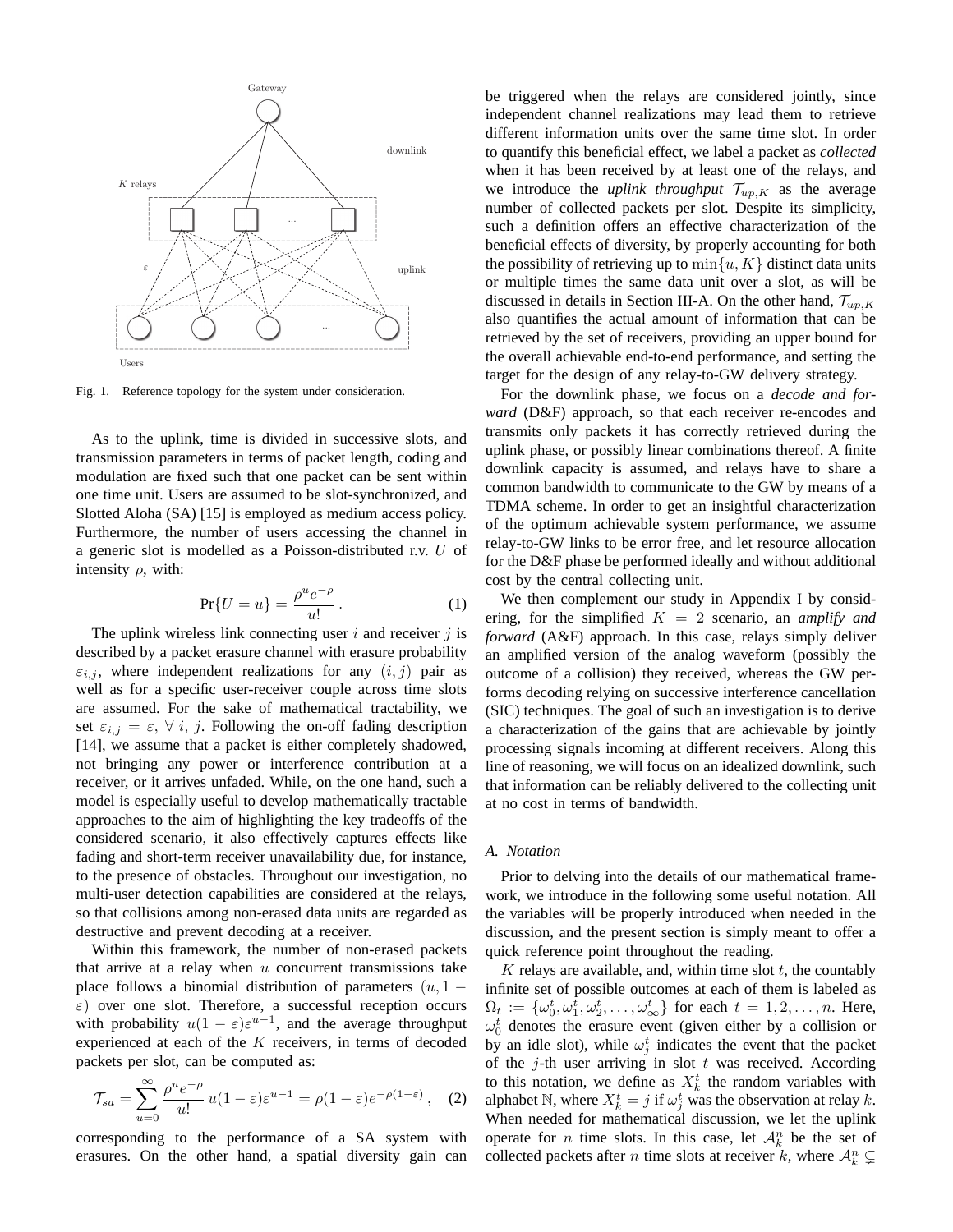$\bigcup_{t=1}^{n} {\Omega_t \backslash \omega_0^t}$ . That is, we do not add the erasure events to  $A_k^n$ . The number of received packets at relay k after n time slots is thus  $|\mathcal{A}_k^n|$ .

In general, the complement of a set A is indicated as  $\overline{A}$ . We write vectors as lowercase underlined variables, e.g.,  $w$ , while matrices and their transposes are labeled by uppercase letters, e.g.,  $G$  and  $G<sup>T</sup>$ .

# III. A CHARACTERIZATION OF SYSTEM UPLINK

With reference to the topology of Fig. 1, we first consider the uplink phase. In order to gather a comprehensive description of the improvements enabled by receiver diversity, we characterize the system by means of two somewhat complementary metrics: uplink throughput (Section III-A) and packet loss rate (Section III-B).

#### *A. Uplink Throughput*

Let us focus on the random access channel, and, following the definition introduced in Section II, let  $C$  be the number of packets collected by the relays over one slot.  $C$  is a r.v. with outcomes in the set  $\{0, 1, 2, \ldots, K\}$ , where the maximum value occurs when the K receivers decode distinct packets due to different erasure patterns. The average uplink throughput can thus be expressed by conditioning on the number of concurrent transmissions as:

$$
\mathcal{T}_{up,K} = \mathbb{E}_U[\mathbb{E}[C | U]] = \sum_{u=0}^{\infty} \frac{\rho^u e^{-\rho}}{u!} \sum_{c=0}^{K} c \Pr\{C = c | U = u\}.
$$
\n(3)

While Eq. (3) formula holds for any  $K$ , the computation of the collection probabilities intrinsically depends on the number of available relays. In this perspective, we articulate our analysis by first considering the two-receiver case, to then extend the results for an arbitrary topology.

*1) The Two-Receiver Case:* Let us first then focus on the case in which only two relays are available. Such a scenario allows a compact mathematical derivation of the uplink throughput, as the events leading to packet collection at the relays set can easily be expressed. On the other hand, it also represents a case of practical relevance, as it can be instantiated by simply adding a receiver to an existing SAbased system. When  $K = 2$ , the situation for  $C = 1$  can easily be accounted for, since a single packet can be collected as soon as at least one of the relays does not undergo an erasure, i.e., with overall probability  $1 - \varepsilon^2$ . On the other hand, by virtue of the binomial distribution of  $U$ , the event of collecting a single information unit over one slot occurs with probability

$$
\Pr\{C=1 | U=u\} = 2u(1-\varepsilon)\varepsilon^{u-1} \left[1-u(1-\varepsilon)\varepsilon^{u-1}\right] + u(1-\varepsilon)^2 \varepsilon^{2(u-1)},
$$
(4)

where the former addend accounts for the case in which one relay decodes a packet while the other does not (either due to erasures or to a collision), whereas the latter tracks the case of having the two relays decoding the same information unit. Conversely, a reward of two packets is obtained only when the receivers successfully retrieve distinct units, with probability

$$
Pr{C = 2 | U = u} = u(u - 1)(1 - \varepsilon)^{2} \varepsilon^{2(u - 1)}.
$$
 (5)



Fig. 2. Average uplink throughput vs channel load under different erasure probabilities. Black markers indicate the performance in the presence of two receivers, whereas white markers report the behavior of pure SA.

Plugging these results into (3) we get, after some calculations, a closed-form expression for the throughput in the uplink and thus, as discussed, also for the end-to-end D&F case with infinite downlink capacity:

$$
\mathcal{T}_{up,2} = 2\rho(1-\varepsilon) e^{-\rho(1-\varepsilon)} - \rho(1-\varepsilon)^2 e^{-\rho(1-\varepsilon^2)}.
$$
 (6)

The trend of  $\mathcal{T}_{up,2}$  is reported in Fig. 2 against the channel load  $\rho$  for different values of the erasure probability, and compared to the performance in the presence of a single receiver, i.e.,  $\mathcal{T}_{sa}$ . Eq. (6) conveniently expresses  $\mathcal{T}_{up,2}$  as twice the throughput of SA in the presence of erasures, reduced by a loss factor which accounts for the possibility of having both relays decode the same information unit. In this perspective, it is interesting to evaluate the maximum throughput  $\mathcal{T}_{up,2}^*(\varepsilon)$  as well as the optimal working point  $\rho^*(\varepsilon)$ achieving it for the system uplink. The transcendental nature of (6) does not allow to obtain a closed formulation of these quantities, which, on the other hand, can easily be estimated by means of numerical optimization techniques. The results of this analysis are reported in Fig. 3, where the peak throughput  $\mathcal{T}_{up}^*$  is depicted by the black curve as a function of  $\varepsilon$  and compared to the performance of SA, which clearly collects on average at most 0.36 pkt/slot regardless of the erasure rate. In ideal channel conditions, i.e.,  $\varepsilon = 0$ , no benefits can be obtained by resorting to multiple relays, as all of them would see the same reception set across slots. Conversely, higher values of  $\varepsilon$  favour a decorrelation of the pattern of packets that can be correctly retrieved, and consequently improve the achievable throughput at the expense of higher loss rates. The result is a monotonically increasing behavior for  $\mathcal{T}_{up,2}^{*}(\varepsilon)$ , prior to plummeting with a singularity to a null throughput for the degenerate case  $\varepsilon = 1$ . Fig. 3 also reports (circled-white markers) the average throughput obtained for  $\rho = 1/(1 - \varepsilon)$ , i.e., when the uplink of the system under consideration operates at the optimal working point for a single-receiver SA, showing a tight match. In fact, even though the abscissa of maximum  $\rho^*(\varepsilon)$  may differ from this value (they coincide only for the ideal case  $\varepsilon = 0$ ), the error which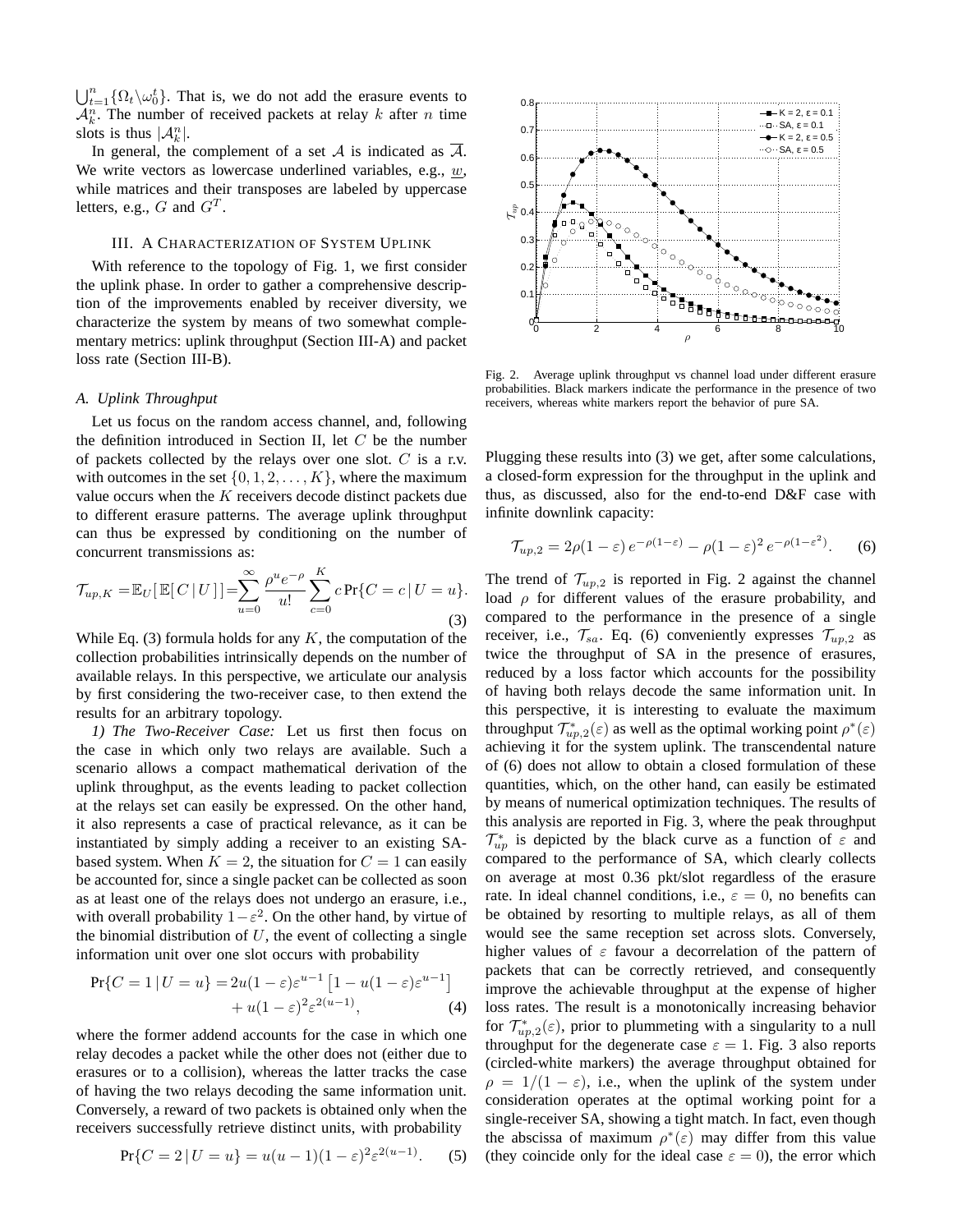

Fig. 3. Maximum uplink throughput vs erasure rate. The black continuous line reports the performance  $\mathcal{T}_{up,2}^*$  of a two-receiver scheme, while white circled markers indicate  $\mathcal{T}_{up,2}(1/(1-\varepsilon))$ , and the dotted line shows the behavior of pure SA. Gray curves and markers are to be referred to the *amplify and forward* case, that will be treated in Appendix I.

is committed when approximating  $\mathcal{T}_{up,2}^*$  with  $\mathcal{T}_{up,2}(1/(1-\varepsilon))$ can easily be shown numerically to never exceed 0.6%, due to the very small slope of the function in the neighborhood of  $\rho^*(\varepsilon)$ . We can thus provide a very precise estimate of the peak uplink performance for a specific erasure rate as:

$$
\mathcal{T}_{up,2}^*(\varepsilon) \simeq \frac{2}{e} - (1 - \varepsilon) e^{-1 - \varepsilon}, \quad 0 \le \varepsilon < 1. \tag{7}
$$

which once again compactly captures the behavior of a tworeceiver scenario by quantifying the loss with respect to twice the performance of SA. In this perspective, two remarks shall be made. First of all, in order to approach the upper bound, the system has to be operated at very high load, as  $\rho^* \simeq 1/(1 \varepsilon$ )). These working points are typically not of interest, since very low levels of reliability can be provided by a congested channel with high erasure rates. Nevertheless, the presence of a second receiver triggers remarkable improvements already for loss probabilities that are of practical relevance, e.g., under harsh fading conditions or for satellite networks. Indeed, with  $\varepsilon = 0.1$  a ~ 15% raise can be spotted, whereas a loss rate of 20% already leads to a 50% throughput gain. Secondly, the proposed framework highlights how no modifications in terms of system load are needed with respect to plain SA for a two-receiver system to be very efficiently operated. Such a result is particularly interesting, as it suggests that a relay node can be seamlessly and efficiently added to an already operating SA uplink when available, triggering the maximum achievable benefit without the need to undergo a re-tuning of the system which might be particularly expensive in terms of resources.

*2) The General Case,*  $K > 2$ : Let us now focus on the general topology reported in Fig. 1, where  $K$  relays are available. While conceptually applicable, the approach presented to compute the uplink throughput in the two-receiver case becomes cumbersome as  $K$  grows, due to the rapidly increasing number of events that have to be accounted for. In order to characterize  $T_{un,K}$ , then, we follow a different strategy. With

reference to a single slot t, let  $\Omega_t := \{\omega_0^t, \omega_1^t, \omega_2^t, \dots, \omega_\infty^t\}$  for each  $t = 1, 2, \dots, n$  be the countably infinite set of possible outcomes at each relay, where  $\omega_0^t$  denotes the erasure event while  $\omega_j^t$  indicates the event that the packet of the j-th user arriving in slot  $t$  was received. Let us furthermore define as  $X_k^t$  the random variables with alphabet  $\mathcal{X} = \{0, 1, 2, \dots, \infty\},$ where  $X_k^t = j$  if  $\omega_j^t$  was the observation at relay k, so that  $X_k^1, X_k^2, \ldots, X_k^n$  is an i.i.d. sequence for each relay k. We let the uplink operate for *n* time slots, and indicate as  $A_k^n$  the set of packets collected at receiver  $k$  over this time-span, where  $A_k^n \subsetneq \bigcup_{t=1}^n {\Omega_t \backslash \omega_0^t}$  (i.e., we do not add the erasure events to  $\mathcal{A}_k^n$ ). The number of received packets at relay k after n time slots is thus  $|\mathcal{A}_k^n|$  and, with reference to this notation, we prove the following result:

*Proposition 1:* For an arbitrary number of K relays, the throughput  $\mathcal{T}_{up,K}$  is given by

$$
\mathcal{T}_{up,K} = \sum_{k=1}^{K} (-1)^{k-1} \binom{K}{k} \rho (1 - \varepsilon)^k e^{-\rho (1 - \varepsilon^k)} \tag{8}
$$

*Proof:* We have  $|\mathcal{A}_k^n| = \sum_{t=1}^n \{X_k^t \neq 0\}$ , where  $\{E\}$ denotes the indicator random variable that takes on the value 1 if the event  $E$  is true and 0 otherwise. The throughput seen by a single relay can then be written as  $\mathcal{T}_{up,1} = \mathbb{E}[\begin{array}{c} \{X_k^t \neq 0\} \end{array}]$  $Pr{X_k^t \neq 0}$ , and does not depend on the specific receiver being considered. By the weak law of large numbers,

$$
\mathcal{T}_{up,1} = \lim_{n \to \infty} \frac{|\mathcal{A}_k^n|}{n} \tag{9}
$$

or, more formally,

$$
\lim_{n \to \infty} \Pr\left\{ \left| \frac{|\mathcal{A}_k^n|}{n} - \mathcal{T}_{up,1} \right| > \epsilon \right\} = 0 \text{ for some } \epsilon > 0. \quad (10)
$$

Similarly, for  $K$  relays we have

$$
\mathcal{T}_{up,K} = \lim_{n \to \infty} \frac{|\bigcup_{k=1}^{K} \mathcal{A}_k^n|}{n}
$$
 (11)

By the inclusion-exclusion principle (see, e.g., [16]), we have

$$
\left| \bigcup_{k=1}^{K} \mathcal{A}_{k}^{n} \right| = \sum_{\mathcal{S} \subseteq \{1, \dots, K\}, \mathcal{S} \neq \emptyset} (-1)^{|\mathcal{S}|-1} |\mathcal{I}_{\mathcal{S}}^{n}| \tag{12}
$$

with 
$$
\mathcal{I}_{\mathcal{S}}^n = \bigcap_{k \in \mathcal{S}} \mathcal{A}_k^n
$$
 (13)

Here,  $\mathcal{I}_{\mathcal{S}}^n$  denotes the set of packets that all the relay nodes specified by  $S = \{k_1, k_2, \ldots, k_{|S|}\}\$  have in common:

$$
|\mathcal{I}_{\mathcal{S}}^n| = \left| \bigcap_{k \in \mathcal{S}} \mathcal{A}_k^n \right| = \sum_{t=1}^n \{ 0 \neq X_{k_1}^t = X_{k_2}^t = \dots = X_{k_{|\mathcal{S}|}}^t \}
$$
(14)

Due to symmetry in the setup, the value of  $|\mathcal{I}_{\mathcal{S}}^n|$  only depends on the cardinality of  $S$  but not the explicit choice, so that  $|\mathcal{I}_{\mathcal{S}}^n| = a_k^n$  for  $k = |\mathcal{S}|$ , and,

$$
\left|\bigcup_{k=1}^K \mathcal{A}_k^n\right| = \sum_{k=1}^K (-1)^{k-1} {K \choose k} a_k^n.
$$

As  $X_k^1, X_k^2, \ldots, X_k^n$  are i.i.d., by the weak law of large numbers we have:

$$
\lim_{n \to \infty} \frac{|\mathcal{I}_\mathcal{S}^n|}{n} = \Pr[\{0 \neq X_{k_1}^t = X_{k_2}^t = \ldots = X_{k_{|\mathcal{S}|}}^t\}]. \quad (15)
$$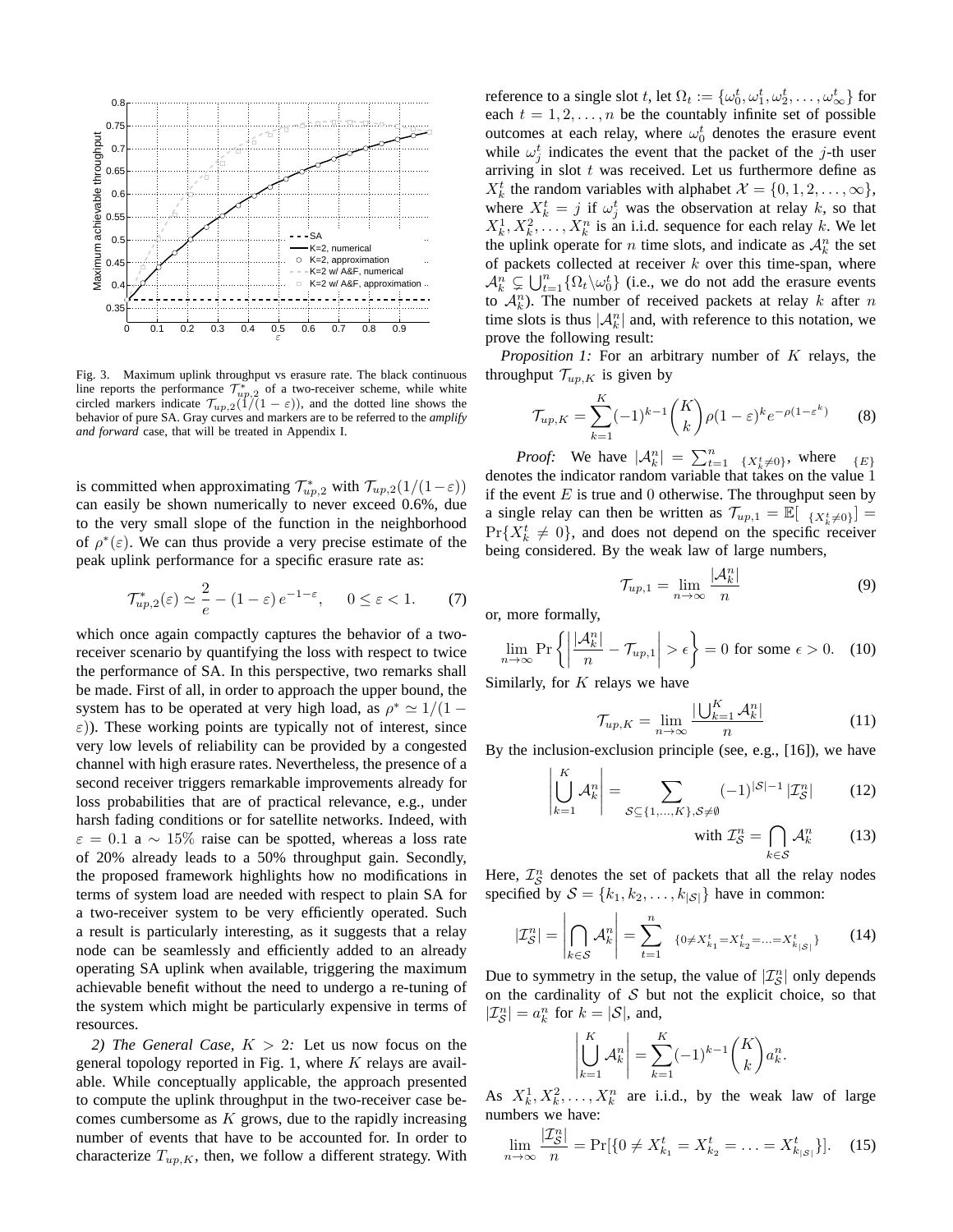

Fig. 4. Average uplink throughput vs channel load for different number of relays K. The erasure probability has been set to  $\varepsilon = 0.5$ .

We can compute the latter probability as

$$
\Pr\{0 \neq X_{k_1}^t = \dots = X_{k_{|S|}}^t\} \\
= \sum_{u} \Pr\{0 \neq X_{k_1}^t = \dots = X_{k_{|S|}}^t | U = u\} \Pr\{U = u\} \\
= \sum_{u=1}^{\infty} \frac{e^{-\rho} \rho^u}{u!} {u \choose 1} ((1 - \varepsilon) \varepsilon^{u-1})^{|S|} \\
= (1 - \varepsilon)^{|S|} \rho e^{-\rho(1 - \varepsilon^{|S|})}
$$
\n(16)

As  $\lim_{n\to\infty} \frac{a_k^n}{n} = (1-\varepsilon)^k \rho e^{-\rho(1-\varepsilon^k)}$ , the proposition follows.

The performance achievable by increasing the number of relays is reported against the channel load in Fig. 4 for a reference erasure rate  $\varepsilon = 0.2$ . As expected,  $\mathcal{T}_{up,K}$  benefits from a higher degree of spatial diversity, showing how the system can collect more than one packet per uplink slot as soon as more than four receivers are available, for the parameters under consideration. Such a result stems from two main factors. On the one hand, increasing  $K$  enables larger peak throughput over a single slot, as up to  $K$  different data units can be simultaneously retrieved. On the other hand, broader receivers sets improve the probability of decoding packets in the presence of collisions even when less than  $K$  users accessed the channel, by virtue of the different erasure patterns they experience. The uplink throughput characterization is complemented by Fig. 5, which reports the peak value for  $\mathcal{T}_{up,K}^*$  (solid black curve), obtained by properly setting the channel load to  $\rho_K^*$ (whose values are shown by the gray dashed curve), for an increasing relay population.<sup>1</sup> The plot clearly highlights how the benefit brought by introducing an additional receiver to the scheme, quantified by Eq. (17), progressively reduces, leading to a growth rate for the achievable throughput that is less than



Fig. 5. Maximum achievable throughput  $\mathcal{T}_{up,K}^*$  as a function of the number of relays K for an erasure rate  $\varepsilon = 0.5$ . The gray curve reports the load on the channel  $\rho_K^*$  needed to reach  $\mathcal{T}_{up,K}^*$ .

linear and that exhibits a logarithmic-like trend in K.

$$
\Delta_{\mathcal{T}_{up}} = \mathcal{T}_{up,K} - \mathcal{T}_{up,K-1}
$$
  
= 
$$
\sum_{k=1}^{K} (-1)^{k-1} {K-1 \choose k-1} \rho (1-\varepsilon)^k e^{\rho (1-\varepsilon^k)} \qquad (17)
$$

#### *B. Packet loss probability*

The aggregate throughput derived in Section III-A represents a metric of interest towards understanding the potential of SA with diversity when aiming at reaping the most out of uplink bandwidth. On the other hand, operating an Alohabased system at the optimal load  $\rho_K^*$  exposes each transmitted packet to a loss probability that may not be negligible. In the classical single-receiver case without fading, for instance, the probability for a data unit not to be collected evaluates to 1 −  $e^{-1} \simeq 0.63$ . From this standpoint, in fact, several applications may resort to a lightly loaded random access uplink, aiming at a higher level of delivery reliability rather than at a high throughput. This is the case, for example, of channels used for logon and control signalling in many practical wireless networks. In order to investigate how diversity can improve performance in this direction, we extend our framework by computing the probability  $\zeta_K$  that a user accessing the channel experiences a data loss, i.e., that the information unit it sends is not collected, either due to fading or to collisions, by any of the K relays.

To this aim, let  $\mathcal O$  describe the event that the packet of the observed user sent over time slot  $t$  is not received by any of the receivers. Conditioning on the number of interferers  $i$ , i.e., of data units that were concurrently present on the uplink channel at  $t$ , the sought probability can be written as:

$$
\zeta_K = \sum_{i=0}^{\infty} \Pr[\mathcal{O}|I=i] \Pr[I=i]. \tag{18}
$$

Here, the conditional probability can easily be determined recalling that each of the  $K$  relays experiences an independent

<sup>&</sup>lt;sup>1</sup>As discussed for the  $K = 2$  case, a mathematical derivation of the optimal working point load  $\rho_K^*$  is not straightforward, and simple numerical maximization techniques were employed to obtain the results of Fig 5.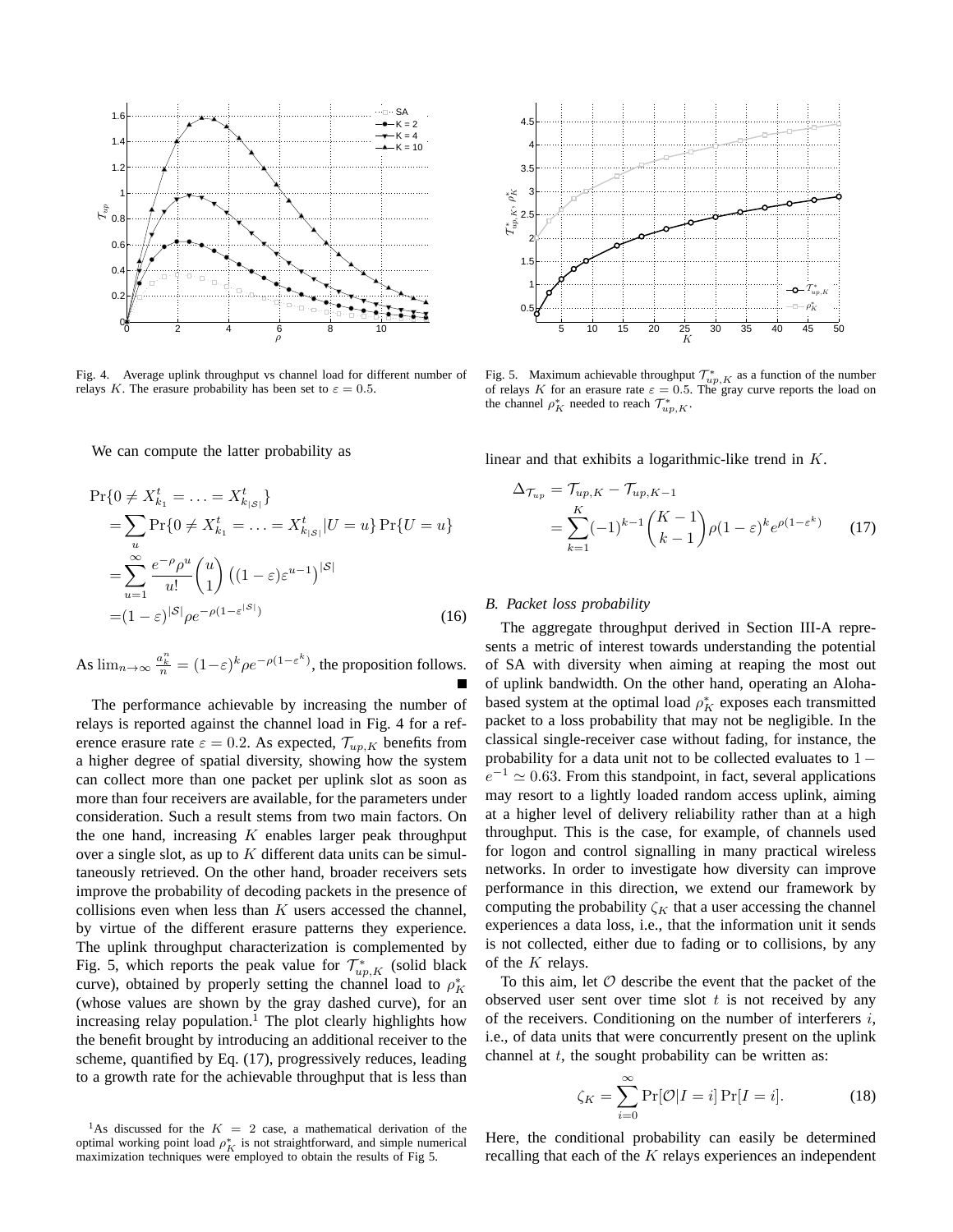

Fig. 6. Probability  $\zeta_K$  that a packet sent by a user is not received by any of the relays. Different curves indicate different values of  $K$ , while the erasure probability has been set to  $\varepsilon = 0.2$ .

erasure pattern, obtaining  $Pr[\mathcal{O}|I=i] = (1 - (1 - \varepsilon)\varepsilon^i)^K$  for an individual packet and  $K$  relays with independent erasures on all individual links. By resorting to the binomial theorem, such an expression can be conveniently reformulated as:

$$
\Pr[\mathcal{O}|I=i] = \sum_{k=0}^{K} (-1)^k {K \choose k} \left( (1-\varepsilon)\varepsilon^i \right)^k. \tag{19}
$$

On the other hand, the number of interferers seen by a user that accesses the channel at time  $t$  still follows a Poisson distribution of intensity  $\rho$ , so that, after simple calculations we finally get:

$$
\zeta_K = \sum_{k=0}^K (-1)^k {K \choose k} (1 - \varepsilon)^k e^{-\rho(1 - \varepsilon^k)}.
$$
 (20)

Fig. 6 reports the behavior of  $\zeta_K$  as a function of  $\rho$  when the erasure rate over a single link is set to  $\varepsilon = 0.2$ . Different lines indicate the trend when increasing the number of receivers from 1 to 10. As expected, when  $\rho \rightarrow 0$ , a user accessing the channel is not likely to experience any interference, so that failures can only be induced by erasures, leading to an overall loss probability of  $\varepsilon^K$ . In this perspective, the availability of multiple receivers triggers a dramatic improvement, enabling levels of reliability that would otherwise not be possible irrespective of the channel configuration. On the other hand, Eq. (20) turns out to be useful for system design, as it allows to determine the load that can be supported on the uplink channel while guaranteeing a target loss rate. Also in this case diversity can significantly ameliorate the performance. As shown in Fig. 6, for example, a target loss rate  $\zeta = 5 \cdot 10^{-2}$ is achieved by a three- and four-receiver scheme under 6- and 10-fold larger loads compared to the  $K = 2$  case, respectively.

## IV. DOWNLINK STRATEGIES

The analysis carried out in Section III has characterized the average number of packets that can be decoded at the relay set when SA is used in the uplink. We now instead consider the complementary task of delivering what has been collected to a central GW. In doing so, we aim at employing the minimum number of resources in terms of transmissions that have to be performed by the relays, while not allowing any information exchange among them. In particular, we consider a finite-capacity downlink, where the  $K$  receivers share a common bandwidth to communicate with the GW by means of a time division multiple access scheme, and we assume that each of them can reliably deliver exactly one packet, possibly composed of a linear combination of what has been collected, over one time unit. We once again focus on a horizon of  $n$ slots to operate the uplink, after which the downlink phase starts.

We structure our analysis in two parts. First, in Section IV-A, we derive lower bounds for the rates (in terms of downlink slots allocated per uplink slot) that have to assigned to receivers in order to deliver the whole set of data units collected in the uplink over the  $n$  slots. Then, Section IV-B shows how a simple forwarding strategy based on random linear network coding suffices to achieve optimality, completing the downlink phase in  $\mathcal{T}_{up,K}$  slots for asymptotically large values of n.

Prior to delving into the details, let us introduce some useful notation. We denote the  $L$ -bit data part of packet of the  $j$ -th user arriving in time slot t as  $W_k^t \in \mathcal{W}$ , with  $\mathcal{W} = \mathbb{F}_{2^L} \cup$  $e$ , where  $e$  is added as the erasure symbol. We furthermore assume that the receiver can determine the corresponding user through a packet header, i.e., the receiver knows both  $j$  and  $t$ after successful reception. As the uplink operates over  $n$  time slots, relay k observes the vector  $\underline{w}_k = [W_k^1, \dots, W_k^n]$ . In each time slot, the tuple  $(W_1^t, W_2^t, \ldots, W_K^t)$  is drawn from a joint probability distribution  $P_{W_1...W_K}$  which is governed by the uplink, and different relays might receive the same packet.

# *A. Bounds for Downlink Rates*

Each relay k transmits a packet in each of its  $nR_k$  downlink slots. We are interested in the set of rates  $(R_k)_{k=1}^K$  such that the gateway can recover all packets (with high probability).

This is essentially the problem of distributed source coding (SW-Coding [17]), with the following modification: SWcoding ensures that the gateway can recover all  $K$  observed strings  $\underline{w}_k$ ,  $k = 1, 2, ..., K$  perfectly. In this setup, the gateway should be able to recover every packet that was received at any relay. However, neither is the gateway interested in erasures symbols at the relays, i.e. whenever  $W_k^t = e$  for any  $k, t$ , nor in reconstructing each relay sequence perfectly. The authors in [18] overcame this problem by assuming that the decoder knows all the erasure positions of the whole network. This assumption applies in our case as packet numbers are supposed to be known via a packet header. Let all erasure positions be represented by  $\Gamma$ .

The rates  $(R_1, \ldots, R_K)$  are achievable [17] if

$$
\sum_{k \in S} R_k \ge H(W_S | W_{\overline{S}}, \Gamma), \quad \forall \ S \subseteq [1, 2, \dots, K]
$$
 (21)

where  $W_{\mathcal{S}} = (W_{k_1}^t, W_{k_2}^t, \dots, W_{k_{|\mathcal{S}|}}^t)$ , denotes the observations at some time  $t$  at the subset of receivers specified by  $S = \{k_1, k_2, \ldots, k_{|S|}\}.$  Γ has the effect of removing the influence of the erasure symbols on the conditional entropies.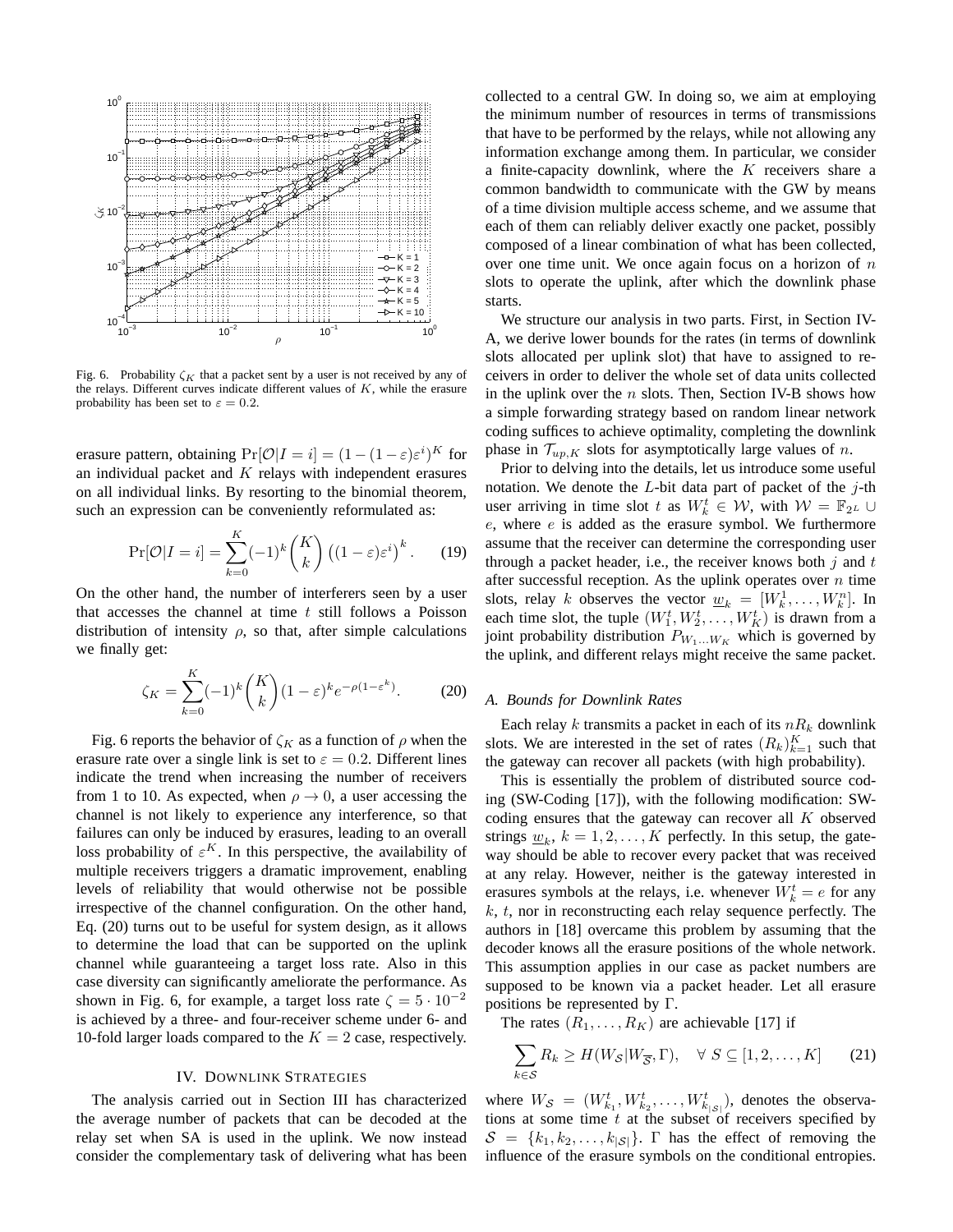Computing the entropies however requires the full probability distribution  $P_{W_1...W_K}$  which is a difficult task in general. By different means, we can obtain the equivalent conditions:

*Proposition 2:* The rates  $(R_k)_{k=1}^K$  have to satisfy

$$
\sum_{k \in \mathcal{S}} R_k \ge \mathcal{T}_{up,K} + \sum_{k=1}^{K - |\mathcal{S}|} (-1)^k {K - |\mathcal{S}| \choose k} \rho (1 - \varepsilon)^k e^{-\rho (1 - \varepsilon^k)},
$$
  

$$
\forall \mathcal{S} \subseteq \{1, ..., K\}
$$
  
(22)

*Proof:* Consider a subset of relays  $S \subseteq \{1, \ldots, K\}$  and their buffer contents  $\bigcup_{k \in \mathcal{S}} \mathcal{A}_k^n$  after *n* time slots. In order to satisfy successful recovery at the gateway, at least all packets that have been collected only by nodes in the set  $S$  and not by anyone else have to be communicated to the gateway. That is,

$$
\sum_{k\in S} n \cdot R_k \ge \left| \bigcup_{k\in S} \mathcal{A}_k^n \setminus \bigcup_{k\in \overline{S}} \mathcal{A}_k^n \right|,
$$
 (23)

with  $\overline{S} = \{1, \ldots, K\} \backslash S$ . Note that

$$
\bigcup_{k\in\mathcal{S}}\mathcal{A}_k^n\backslash\bigcup_{k\in\overline{\mathcal{S}}}\mathcal{A}_k^n=\mathcal{A}^n\backslash\bigcup_{k\in\overline{\mathcal{S}}}\mathcal{A}_k^n,
$$

so by the inclusion-exclusion principle and due to  $|\overline{S}| = K |\mathcal{S}|$ 

$$
\left| \bigcup_{k \in \mathcal{S}} \mathcal{A}_k^n \setminus \bigcup_{k \in \overline{\mathcal{S}}} \mathcal{A}_k^n \right| = |\mathcal{A}_K^n| + \sum_{k=1}^{K - |\mathcal{S}|} (-1)^k {K - |\mathcal{S}| \choose k} a_k^n
$$
\n(24)

with  $|\mathcal{I}_{\mathcal{S}}^n| = a_k^n$  for  $k = |\mathcal{S}|$  as before. By plugging in the value for  $\lim_{n\to\infty} \frac{a_k^n}{n}$ , the proposition follows.

# *B. Random Linear Coding*

By means of Proposition 2, we have derived a characterization of the rates that have to be assigned to relays in order to deliver the whole set of collected packets to the GW. In this section, we complete the discussion by proposing a strategy that is capable of matching such conditions, thus achieving optimality. The solution that we employ is based on a straightforward application of the well-known random linear coding scheme in [19], and will therefore only briefly sketched in the following.

Each relay k generates a matrix  $G_k \in \mathbb{F}_{2^L}^{nR_k \times n}$  and obtains the data part of its  $nR_k$  transmit packets by  $\underline{c}_k^T = G_k \underline{w}_k^T$ . Whenever an element of  $\underline{w}_k$  was an erasure symbol, the corresponding column of  $G_k$  is an all-zero column. Erasure symbols thus have no contributions to the transmit packets  $c_k$ . All other elements of  $G_k$  are drawn uniformly at random from  $\mathbb{F}_{2^L}^*$ , where  $\mathbb{F}_{2^L}^*$  denotes the multiplicative group of  $\mathbb{F}_{2^L}$ .

The gateway collects all incoming packets and obtains the

system of linear equations

$$
\underbrace{\begin{pmatrix} \underline{c}_1^T \\ \underline{c}_2^T \\ \vdots \\ \underline{c}_K^T \end{pmatrix}}_{\underline{c}_1^T} = \underbrace{\begin{pmatrix} G_1 & 0 & \dots & 0 \\ 0 & G_2 & \dots & 0 \\ 0 & 0 & \ddots & 0 \\ 0 & 0 & \dots & G_K \end{pmatrix}}_{\underline{G}} \underbrace{\begin{pmatrix} \underline{w}_1^T \\ \underline{w}_2^T \\ \vdots \\ \underline{w}_K^T \end{pmatrix}}_{\underline{w}_1^T} \tag{25}
$$

where  $G \in \mathbb{F}_{2^L}^{n \sum_k R_k \times nK}$ . Note that some elements of <u>w</u> can be identical because they were received by more than one relay and thus are elements of some  $\underline{w}_{k_1}$ ,  $\underline{w}_{k_2}$ , ... One can merge these entries in  $w$  that appear more than once. Additionally, we drop all erasure-symbols in  $w$  and delete the corresponding columns in  $G$  to obtain the reduced system of equations

$$
\underline{c}^T = \tilde{G}\underline{\tilde{w}}^T \tag{26}
$$

where  $\tilde{\underline{w}} \in \mathbb{F}_{2^L}^{|\mathcal{A}^n|}$  contains only distinct received packets and no erasure symbols. Clearly, there are  $\left|\bigcup_{k\in\mathcal{S}}\mathcal{A}_k^n\right|$  elements in  $\tilde{\underline{w}}$ .

We partition the entries in  $\underline{\tilde{w}}$  into  $2^K - 1$  vectors  $\underline{\tilde{w}}_{\mathcal{S}}$  for each nonempty subset  $S \subseteq \{1, 2, ..., K\}$ : Each vector  $\underline{\tilde{w}}_{\mathcal{S}}$  contains all packets that have been received only by all relays specified by S and not by anyone else. That is,  $\tilde{\mathcal{W}}_{\mathcal{S}}$  corresponds to the set  $\mathcal{P}_{\mathcal{S}}^n = \bigcap_{k \in \mathcal{S}} \mathcal{A}_k^n \setminus \bigcup_{k \in \overline{\mathcal{S}}} \mathcal{A}_k^n$ , its length is  $|\mathcal{P}_{\mathcal{S}}^n|$ .

The columns in  $\tilde{G}$  and rows in  $\tilde{w}^T$  can be permuted such that one can write

$$
\underline{c}_k^T = \tilde{G}_k \underline{\tilde{w}} := \sum_{\mathcal{S} \subseteq \{1, 2, \dots, K\}} \tilde{G}_{k, \mathcal{S}} \cdot \underline{\tilde{w}}_{\mathcal{S}}, \quad \forall \ k = 1, \dots, K.
$$
\n(27)

Each of the matrices  $\tilde{G}_{k,\mathcal{S}} \in \mathbb{F}_{2^L}^{nR_k \times |\mathcal{P}_{\mathcal{S}}^n|}$  contains only elements from  $\mathbb{F}_{2^L}^*$  if  $k \in S$  and is an all-zero matrix otherwise. A compact representation for  $K = 3$  is shown in (28) at the bottom of next page.

The variables that are involved only in  $n \sum_{k \in S} R_k$  equations are those in  $\tilde{\underline{w}}_{\mathcal{L}}, \mathcal{L} \subseteq S$ , for each subset  $S \subseteq$  $\{1, 2, \ldots, K\}$ . For decoding, the number of equations has to be larger or equal to the number of variables, so a necessary condition for decoding is that  $n \sum_{k \in S} R_k \ge \sum_{\mathcal{L} \subseteq S} |\mathcal{P}_{\mathcal{L}}^n|$ . This is satisfied by (23), since  $\sum_{\mathcal{L}\subseteq\mathcal{S}}|\overline{\mathcal{P}}_{\mathcal{L}}^n| = \left|\bigcup_{k\in\mathcal{S}}\overline{\mathcal{A}}_k^n\backslash\bigcup_{k\in\mathcal{S}}\mathcal{A}_k^n\right|$ , as we show in Appendix II

A sufficient condition is that the matrix  $\tilde{G}_k$ ,  $k \in \mathcal{S}$ representing  $n \sum_{k \in S} R_k$  equations has rank  $\sum_{\mathcal{L} \subseteq S} |\mathcal{P}_\mathcal{L}^n|$  for each subset  $S \subseteq \{1, 2, ..., K\}$ . Denote the set of indices of nonzero columns of matrix  $\tilde{G}_k$  as the support of  $\tilde{G}_k$ . Note that a row of matrix  $\tilde{G}_k$  has a different support than a row of matrix  $\tilde{G}_l$ , for  $k \neq l$ . These rows are thus linearly independent. It thus suffices to check that all rows of matrix  $\tilde{G}_k$  are linearly independent. As all nonzero elements are randomly drawn from  $\mathbb{F}_{2^L}^*$ , the probability of linear dependence goes to zero as L grows large, completing our proof, and showing that the presented forwarding scheme achieves the bounds of Proposition 2.

## V. CONCLUSIONS

In this paper, a simple and practical extension of Slotted Aloha in the presence of multiple receivers, or relays, has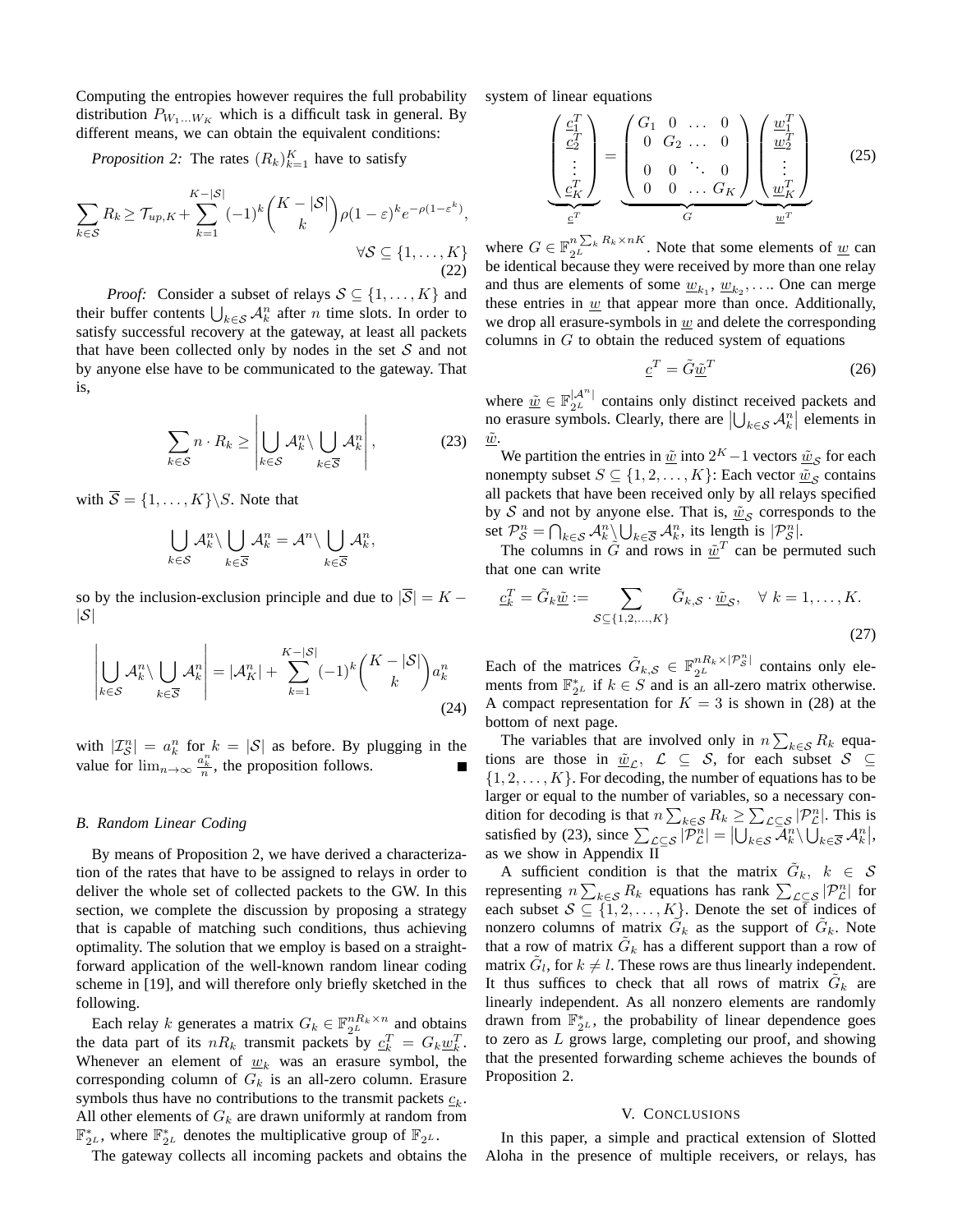been presented and thoroughly discussed. By means of an analytical framework, closed-form expression for the uplink throughput (defined as the average number of packets per slot *collected* by the set of K relays), as well as for the probability that a data unit is not retrieved by any of the receivers, have been derived for an arbitrary value of K under the assumption of on-off fading. Remarkable gains have been shown and discussed already for a moderate number of receivers. The study is complemented by considering the problem of delivering the set of collected packets to a common gateway without allowing any information exchange among receivers. Theoretical bounds for the amount of resources that have to be allocated to achieve this task have been derived, and a simple scheme based on random linear network coding has been shown to match such bounds.

## APPENDIX I

## AMPLIFY AND FORWARD WITH SIC AT THE GATEWAY

The framework developed in this paper has focused on characterizing the performance achievable by a SA system with receiver diversity when a D&F scheme is implemented at intermediate nodes. On the other hand, restricting relays to simply forward what they have successfully retrieved in the uplink prevents the GW from performing joint decoding on possibly uncorrelated signals. In order to go beyond this limitation, we consider in this appendix the possibility for receivers to send in the downlink, on a slot-basis, an amplified version of the analog waveform they perceive even in the presence of a collision, following an *amplify and forward* (A&F) approach. For the sake of mathematical tractability, we focus on the  $K = 2$  case, and we model relays to instantly and reliably deliver information to the GW. The advantage of such an assumption is twofold. On the one hand, it will allow us once more to identify elegant closed-form expressions for the throughput of A&F with spatial diversity, highlighting the fundamental tradeoffs that arise in the presence of multiple receivers. On the other hand, despite its ideality, the model under consideration is representative for several scenarios of practical interest, in which the bandwidth available in the downlink is much larger than the one of the uplink. Satellite networks, as well as topologies where multiple base stations or access points are connected to a coordinating unit via a wideband backbone may be examples in this direction.

At the gateway side, successive interference cancellation (SIC) is applied to the collected signals. This approach offers an improvement whenever the waveform forwarded by one of the relays allows decoding of a packet, say  $x$ , while the other reports a collision given by the superposition of  $x$  and one other packet. In this condition, the set of relays would be able to collect only one information unit, whereas, with A&F, the gateway can subtract the interference contribution of  $x$  from the collision-corrupted waveform and successfully collect the second packet as well. Details on the accuracy of this model on noisy channels with actual signal processing techniques can be found in [1], [4].

The gain offered by SIC can thus be computed for the  $K =$ 2 case by simply adding to the uplink throughput derived in Section III-A one additional collected data unit each time the described collision condition is met. Hence, we can write:

$$
\mathcal{G}_{SIC} = \sum_{u=2}^{\infty} \frac{\rho^u e^{-\rho}}{u!} 2u(u-1) \varepsilon^{u-1} (1-\varepsilon) \cdot \varepsilon^{u-2} (1-\varepsilon)^2
$$

$$
= 2\rho^2 \varepsilon (1-\varepsilon)^3 e^{-\rho(1-\varepsilon^2)}, \tag{29}
$$

where, within the summation,  $\varepsilon^{u-1}(1-\varepsilon)$  accounts for the correct reception at one relay while  $\varepsilon^{u-2}(1-\varepsilon)^2$  enforces a collision of exactly two packets at the other relay, for a total of  $2u(u - 1)$  configurations that can be solved with SIC. The average number of collected packets at the GW per uplink slot, which we refer to as  $\mathcal{T}_{A\&F}$ , is thus simply expressed as  $\mathcal{T}_{A\&F} = \mathcal{T}_{up,2} + \mathcal{G}_{SIC}$ 

$$
\mathcal{T}_{A\&F} = 2\rho(1-\varepsilon) e^{-\rho(1-\varepsilon)} - \rho(1-\varepsilon)^2 e^{-\rho(1-\varepsilon^2)} + 2\rho^2 \varepsilon (1-\varepsilon)^3 e^{-\rho(1-\varepsilon^2)}.
$$
\n(30)

The obtained trend is plotted in Fig. 7 against the channel load  $\rho$  for an erasure probability of  $\varepsilon = 0.2$ , showing a 20% and 66% improvement in peak throughput compared to the performance achieved under the same conditions in the uplink (i.e., without SIC) and by a SA scheme with single receiver, respectively. As discussed in Section III-A, a closedform evaluation of the maximum throughput  $\mathcal{T}_{A\&F}^*$  is not straightforward, due to the transcendental nature of the terms that define the metric. Nevertheless, in the two-receiver case, a good approximation is once again offered by evaluating  $\mathcal{T}_{A\&F}$ at  $\rho = 1/(1 - \varepsilon)$ , obtaining, after some calculations:

$$
\mathcal{T}_{A\&F}^*(\varepsilon) \simeq \frac{2}{e} - e^{-1-\varepsilon} \left( 1 - 3\varepsilon + 2\varepsilon^2 \right),\tag{31}
$$

where a loss factor of  $e^{-1-\epsilon}(1-\epsilon)(1-2\epsilon) \leq e^{-1-\epsilon}(1-\epsilon)$  is exhibited with respect to the upper bound provided by twice the throughput of SA. The behavior of  $\mathcal{T}_{A\&F}^*(\varepsilon)$  is reported in Fig. 3, where the dashed-gray curve indicates the actual peak throughput values computed numerically, whereas the whitesquared markers report the proposed approximation. The plot

$$
\begin{pmatrix}\n\underline{c}_{1}^{T} \\
\underline{c}_{2}^{T} \\
\underline{c}_{3}^{T}\n\end{pmatrix} = \begin{pmatrix}\n\tilde{G}_{1} \\
\tilde{G}_{2} \\
\tilde{G}_{3}\n\end{pmatrix} \underline{\tilde{w}}^{T} = \begin{pmatrix}\n\tilde{G}_{1,\{1\}} & 0 & 0 & \tilde{G}_{1,\{1,2\}} & \tilde{G}_{1,\{1,3\}} & 0 & \tilde{G}_{1,\{1,2,3\}} \\
0 & \tilde{G}_{2,\{2\}} & 0 & \tilde{G}_{2,\{1,2\}} & 0 & \tilde{G}_{2,\{2,3\}} & \tilde{G}_{2,\{1,2,3\}} \\
0 & 0 & \tilde{G}_{3,\{3\}} & 0 & \tilde{G}_{3,\{1,3\}} & \tilde{G}_{3,\{1,3\}} & \tilde{G}_{3,\{1,2,3\}}\n\end{pmatrix} \begin{pmatrix}\n\underline{\tilde{w}}_{1}^{T} \\
\underline{\tilde{w}}_{1}^{T} \\
\underline{\tilde{w}}_{1}^{T} \\
\underline{\tilde{w}}_{1}^{T} \\
\vdots \\
\underline{\tilde{w}}_{1}^{T} \\
\vdots \\
\underline{\tilde{w}}_{1}^{T} \\
\vdots \\
\underline{\tilde{w}}_{1}^{T} \\
\vdots \\
\underline{\tilde{w}}_{1}^{T} \\
\vdots \\
\underline{\tilde{w}}_{1}^{T} \\
\vdots \\
\underline{\tilde{w}}_{1}^{T} \\
\vdots \\
\underline{\tilde{w}}_{1}^{T} \\
\vdots \\
\underline{\tilde{w}}_{1}^{T} \\
\vdots \\
\underline{\tilde{w}}_{1}^{T} \\
\vdots \\
\underline{\tilde{w}}_{1}^{T} \\
\vdots\n\end{pmatrix}
$$
\n(28)